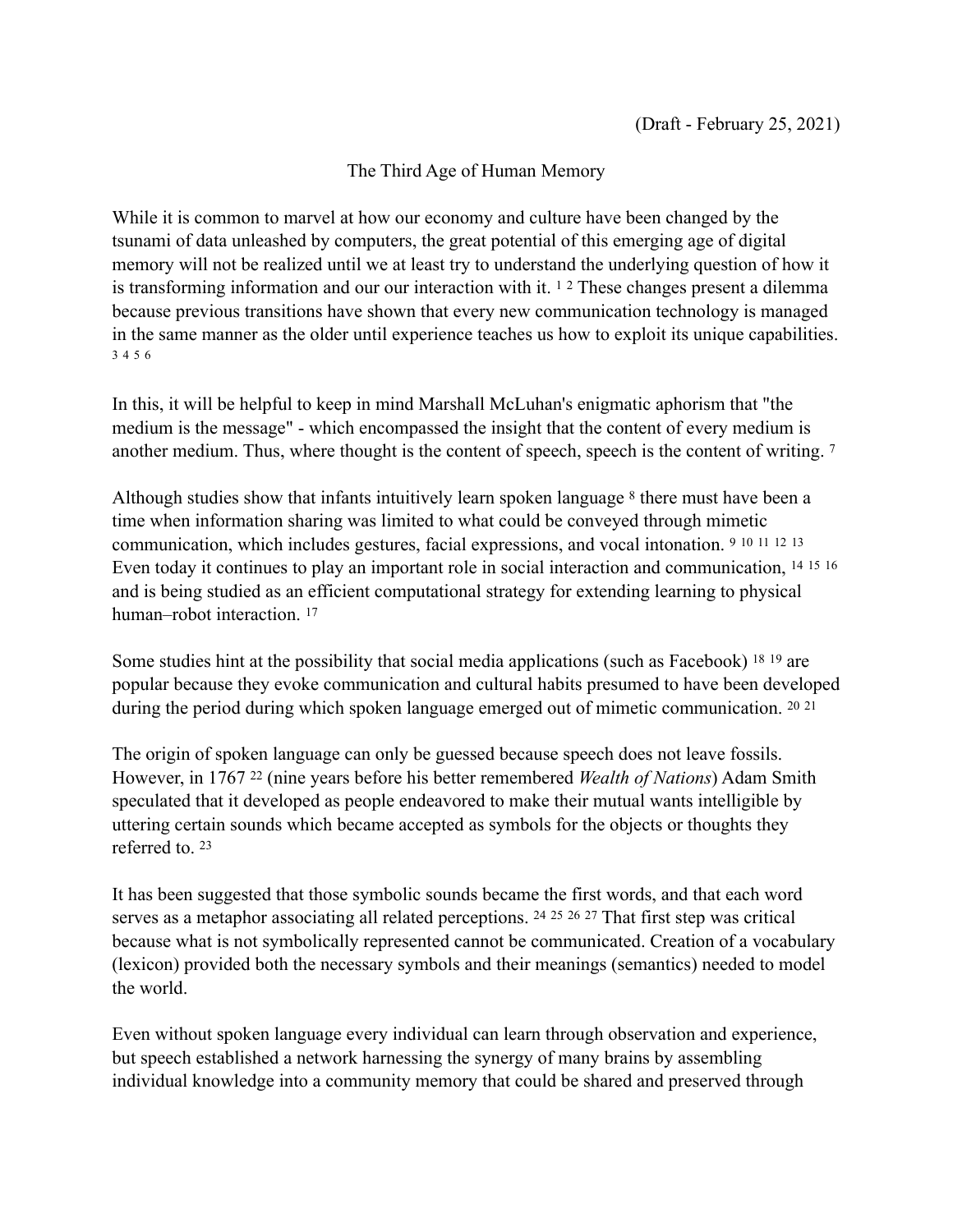<span id="page-1-1"></span><span id="page-1-0"></span>future generations.  $28$  Studies show that spoken language has a greater information density than mimetic communication, and that it improved the efficiency of teaching. <sup>[29](#page-8-12)</sup>

<span id="page-1-2"></span>Our ancestors lived in small nomadic hunter-gatherer groups where cooperative activities, including coordinated group hunting, the manufacture of stone tools, and the use of fire, providedadvantages in the struggle for survival. <sup>[30](#page-8-13)</sup> Indeed, Jean-Jacques Rousseau (1712-1778) asked how many times the creation and use of fire had been learned, only to die with its discoverer before language was available to pass that knowledge to future generations. [31](#page-8-14)

<span id="page-1-8"></span><span id="page-1-7"></span><span id="page-1-6"></span><span id="page-1-5"></span><span id="page-1-4"></span><span id="page-1-3"></span>McLuhan wrote that spoken language "was the first technology by which man was able to let go of his environment in order to grasp it in a new way." <sup>[32](#page-9-0)</sup> Perhaps this is because words, as abstractionsof what they represent, promote abstract thought.  $33\frac{34\frac{35\frac{36}{35\frac{36}{15\frac{135\frac{368}{15}}}{10}}{1769 \text{ by }35\frac{35}{15\frac{135\frac{364}{15\frac{135\frac{364}{15\frac{135\frac{364}{15\frac{135\frac{364}{15\frac{135\frac{364}{15\frac{135\frac{364}{1$  $33\frac{34\frac{35\frac{36}{35\frac{36}{15\frac{135\frac{368}{15}}}{10}}{1769 \text{ by }35\frac{35}{15\frac{135\frac{364}{15\frac{135\frac{364}{15\frac{135\frac{364}{15\frac{135\frac{364}{15\frac{135\frac{364}{15\frac{135\frac{364}{1$ the French Encyclopedist Denis Diderot, when people "are endowed with memory, they can think." [37](#page-9-5) [38](#page-9-6)

<span id="page-1-16"></span><span id="page-1-15"></span><span id="page-1-14"></span><span id="page-1-13"></span><span id="page-1-12"></span><span id="page-1-11"></span><span id="page-1-10"></span><span id="page-1-9"></span>Words also provided an intuitive system for classification. [39](#page-9-7) 40 41 42 43 Socrates advised that a man must "be able to define everything separately; then when he has defined them, he must know how to divide them by classes until further division is impossible." [44](#page-9-12)

<span id="page-1-17"></span>It has been suggested that the categories introduced by Aristotle (384–322 BC) were the beginning of scientific language and influenced thinking into the Renaissance. <sup>[45](#page-9-13)</sup> His enduring influence is shown by the fact that even in 1583 students and faculty at Oxford University could be fined five shillings for every point of divergence from Aristotle. [46](#page-9-14)

<span id="page-1-19"></span><span id="page-1-18"></span>During that first age of human memory, when preservation of knowledge was dependent on the memory of the living, storage and retrieval of information was enhanced through the mnemonic power of poetry and song. [47](#page-9-15) [48](#page-9-16) [49](#page-10-0) [50](#page-10-1)

<span id="page-1-23"></span><span id="page-1-22"></span><span id="page-1-21"></span><span id="page-1-20"></span>Language allowed communities to specify preferred and prohibited behaviors defining their culture.<sup>[51](#page-10-2)</sup> These were cast as metaphors and gathered into epics in poetic form (such as the Iliad and the Odyssey) that have been referred to as tribal encyclopedias used to preserve and teach cultural memory. [52](#page-10-3) [53](#page-10-4)

<span id="page-1-28"></span><span id="page-1-27"></span><span id="page-1-26"></span><span id="page-1-25"></span><span id="page-1-24"></span>Hesiod, considered a contemporary of Homer, described the content of songs as "the custom-laws of all, and folkways of the immortals." <sup>[54](#page-10-5) 55</sup> 56 The value of song for information storage was also illustrated by Aristotle's comment that "before men knew the art of writing they used to sing their laws in order not to forget them." [57](#page-10-8)

<span id="page-1-30"></span><span id="page-1-29"></span>Both music and spoken language involve gesture and body movement, and (along with the language of mathematics) utilize recursion for generating an infinite number of expressions from a finite set of elements.[58](#page-10-9)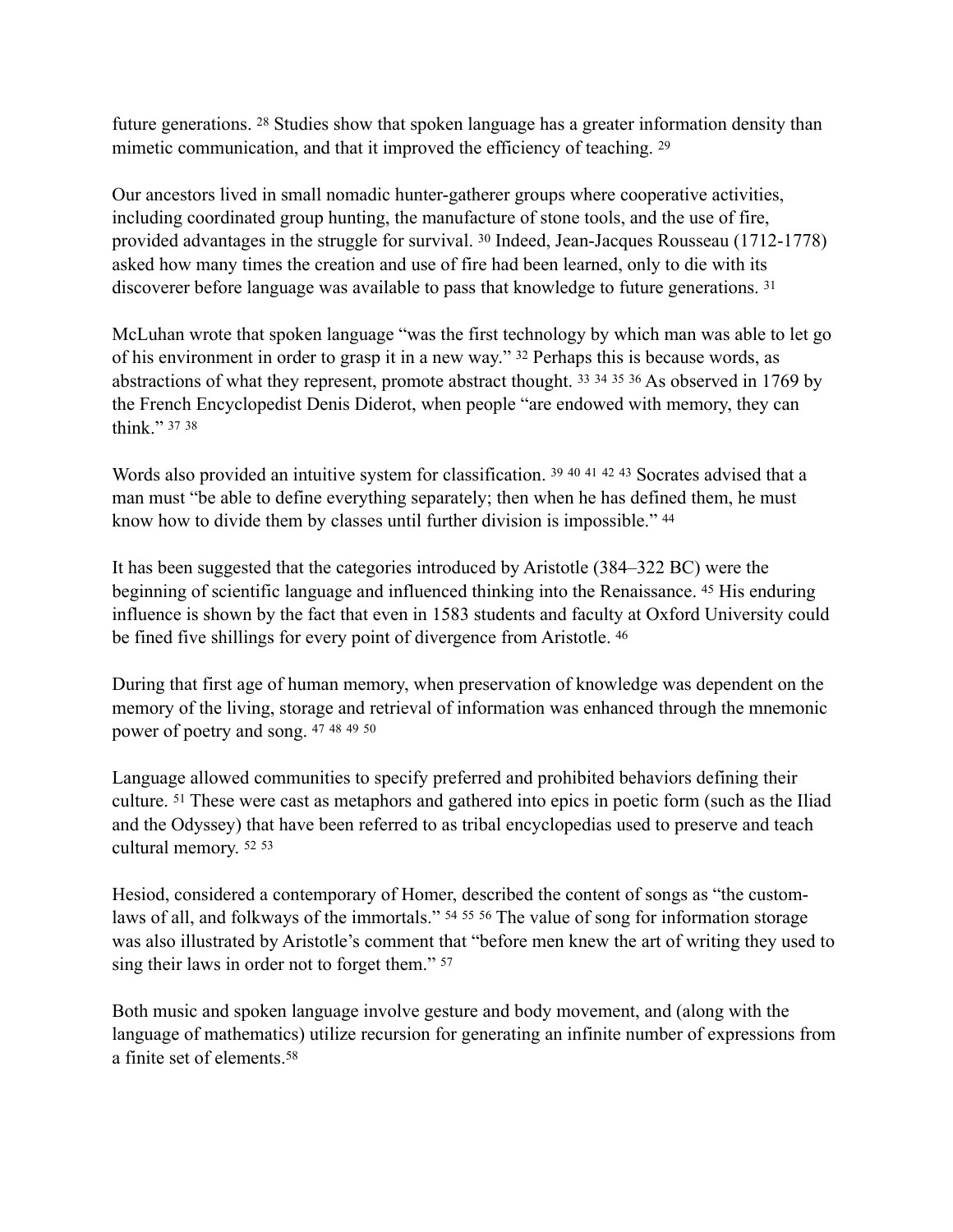Memory decays with time even when aided by poetry and song, and is prone to alteration driven by self-interest. The introduction of written language about 5,000 years ago illustrated the Chinese proverb that the faintest ink is stronger than the best memory.

<span id="page-2-0"></span>With the invention of writing human memory was no longer limited to the lifespan of the participants to a conversation. It achieved this by storing information in containers external to the brain, allowing it to be shared across time and space. The cognitive neuroscientist Merlin Donald labeledthis External Symbolic System Storage (ESS), <sup>[59](#page-10-10)</sup> and wrote that "...it must be regarded as a *hardware* change in human cognitive structure, albeit a nonbiological hardware change." [60](#page-10-11)

<span id="page-2-2"></span><span id="page-2-1"></span>In that transition the words and their meanings were carried into writing. The first use of this new technology included transcribing epic poems, thereby preserving cultural traditions. [61](#page-10-12)

<span id="page-2-3"></span>Socrates (469-399 BCE) warned that writing would cause forgetfulness because people "will trust to the external written characters and not remember of themselves." <sup>[62](#page-10-13)</sup> Plato (student of Socrates) cautioned that "no intelligent man will ever be so bold as to put into language those things which his reason has contemplated, especially not into a form that is unalterable—which must be the case with what is expressed in written symbols." [63](#page-10-14)

<span id="page-2-7"></span><span id="page-2-6"></span><span id="page-2-5"></span><span id="page-2-4"></span>While there was a thriving book trade long before Johannes Gutenberg invented the printing press<sup>[64](#page-10-15)</sup> each handwritten manuscript had been a separate and distinct edition of one, <sup>65</sup> which preventedreference to a standard text. <sup>[66](#page-10-17)</sup> Every copy could have errors, with drawings and diagrams subject to even more rapid corruption than text. [67](#page-11-0)

<span id="page-2-10"></span><span id="page-2-9"></span><span id="page-2-8"></span>Production of manuscripts was slow, with a scribe requiring up to a year to copy a Bible.  $^{68}$  $^{68}$  $^{68}$  By accelerating the speed of production the printing press increased the availability of books while reducing their cost[.](#page-11-2)<sup>69</sup> During the early years of printing (called the *Incunabula* - Latin for cradle) the printing press spread rapidly and scholars have identified more than 40,000 different issues of books produced before 1500. [70](#page-11-3)

<span id="page-2-13"></span><span id="page-2-12"></span><span id="page-2-11"></span>Early printers published books that closely resembled manuscripts both because they were used as models and because printers were concerned over acceptance of this new technology by customers accustomed to buying handwritten books. <sup>[71](#page-11-4) 72</sup> Indeed, it is rumored that the first printed books to reach Paris were passed off as manuscripts. [73](#page-11-6)

<span id="page-2-20"></span><span id="page-2-19"></span><span id="page-2-18"></span><span id="page-2-17"></span><span id="page-2-16"></span><span id="page-2-15"></span><span id="page-2-14"></span>As part of this effort, type fonts were created to resemble the calligraphy of popular copyists. For example, Aldus Manutius (an influential printer in Venice from 1494 to his death in 1515) had Francisco da Bologna cut an Italic type copied on the style used by the papal chancery. [74](#page-11-7) [75](#page-11-8) Aldus used that condensed type to print small (and therefore cheaper) books that would fit into a pocket.  $7677$  $7677$  Printers also began experimenting with innovations that might appeal to readers, including title pages, tables of content, and footnotes. [78](#page-11-11) [79](#page-11-12)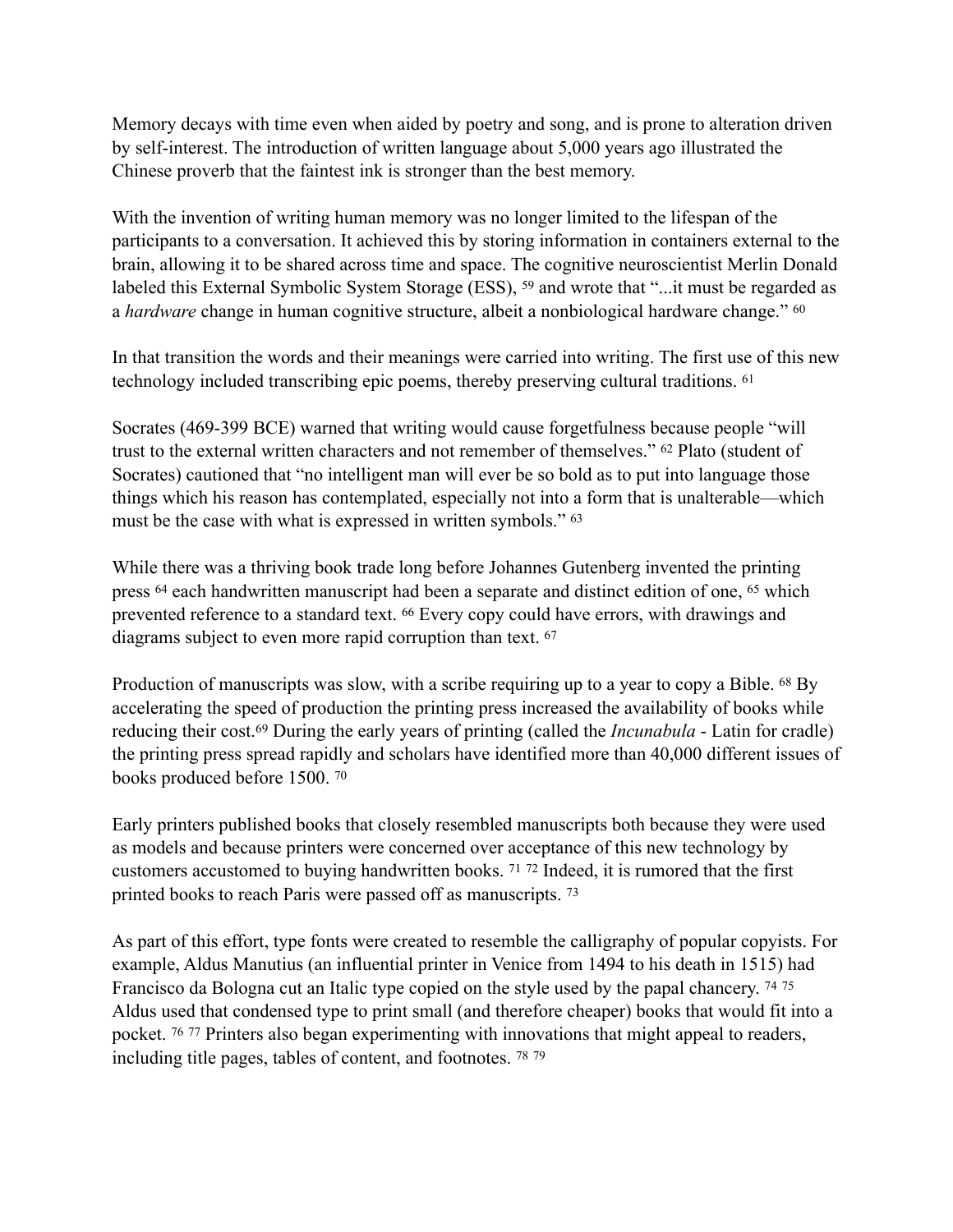<span id="page-3-2"></span><span id="page-3-1"></span><span id="page-3-0"></span>After the printing press made it possible to produce multiple identical copies people could share information with greater authority.  $80\,81\,82$  $80\,81\,82$  The resulting books from this stream of improved documentation contributed lasting additions to the accumulated memory of mankind.

<span id="page-3-4"></span><span id="page-3-3"></span>The expa[n](#page-11-16)ding volume of knowledge also led to an expanded lexicon<sup>[83](#page-11-16)</sup> because, as explained by Niccolò Machiavelli (1469—1527), "whenever new ideas or new arts come to a place, new words necessarily come too." [84](#page-11-17)

<span id="page-3-7"></span><span id="page-3-6"></span><span id="page-3-5"></span>The first use of this new technology was to print popular manuscripts, primarily Christian religious works and Greek and Roman classics. <sup>85</sup> 86 One such Roman classic, *De Materia Medica* by Pedanius Dioscorides (c. 40 – 90 AD), describing about 600 plants useful as herbal medicine, had served as the chief botany text for more than 1,500 years. <sup>[87](#page-12-2)</sup> Within the century and a half after the printing press made copies widely available the documentation of known plants had increased to more than 6,000. [88](#page-12-3)

<span id="page-3-8"></span>This rapid growth of new knowledge was of great benefit to Europeans during the Age of Exploration. For example, during his fourth voyage in 1504 Christopher Columbus secured an advantage while negotiating for provisions with the inhabitants of a village on Jamaica by referring to an astronomical almanac. Noting that a lunar eclipse would soon occur, Columbus threatened that God would punished the village with famine and pestilence unless they provided food. When the eclipse happened at the predicted time the village gave into his demands. [89](#page-12-4)

<span id="page-3-10"></span><span id="page-3-9"></span>We deride the faith of that age in the occult (Latin occultus = hidden) by forgetting that we can only know what can be measured. Before the microscope (1590) there was no reason to doubt that diseases were divine punishment for sin,  $90$  and before the telescope (1608) there was no reason to doubt that stars and comets were divine messages of future events. [91](#page-12-6) [92](#page-12-7)

<span id="page-3-19"></span><span id="page-3-18"></span><span id="page-3-17"></span><span id="page-3-16"></span><span id="page-3-15"></span><span id="page-3-14"></span><span id="page-3-13"></span><span id="page-3-12"></span><span id="page-3-11"></span>Spoken communications are conducted in social situations during which words, selected on the fly,are defined by other words and the context in which they are used,  $93\frac{94\frac{95\frac{96\frac{97}{96\frac{97}{96\frac{97}{96\frac{97}{96\frac{97}{96\frac{97}{96\frac{97}{96\frac{97}{96\frac{97}{96\frac{97}{96\frac{97}{96\frac{97}{96\frac{97}{96\frac{97}{96\frac{97}{96\frac{97}{96\frac{$  $93\frac{94\frac{95\frac{96\frac{97}{96\frac{97}{96\frac{97}{96\frac{97}{96\frac{97}{96\frac{97}{96\frac{97}{96\frac{97}{96\frac{97}{96\frac{97}{96\frac{97}{96\frac{97}{96\frac{97}{96\frac{97}{96\frac{97}{96\frac{97}{96\frac{$ message is structured (syntax) can be quite fluid. [98](#page-12-13) [99](#page-12-14)

<span id="page-3-21"></span><span id="page-3-20"></span>Marcus Fabius Quintilianus ( c.  $35 - c$ . 100 AD), a Roman rhetorician, observed that "Nearly everythingwe say is a metaphor" [100](#page-12-15) and Robert Frost stated that "Nearly everything we say has a metaphorical basis." [101](#page-12-16)

<span id="page-3-24"></span><span id="page-3-23"></span><span id="page-3-22"></span>Communications through writing, however, encourage a deliberate, editable process promoting expressionsof universal truths independent of the context in which they occur.  $102 \times 103 \times 104$  $102 \times 103 \times 104$  The larger lexicon and stricter syntax of written language give it a greater information density than spoken language. [105](#page-13-3) [106](#page-13-4) [107](#page-13-5) [108](#page-13-6)

<span id="page-3-29"></span><span id="page-3-28"></span><span id="page-3-27"></span><span id="page-3-26"></span><span id="page-3-25"></span>Further, where spoken communications are often chaotic jumbles of ideas and opinions, written communications encourage linear presentations that clarify and systematize thoughts to support the logic and conclusion of a message. [109](#page-13-7)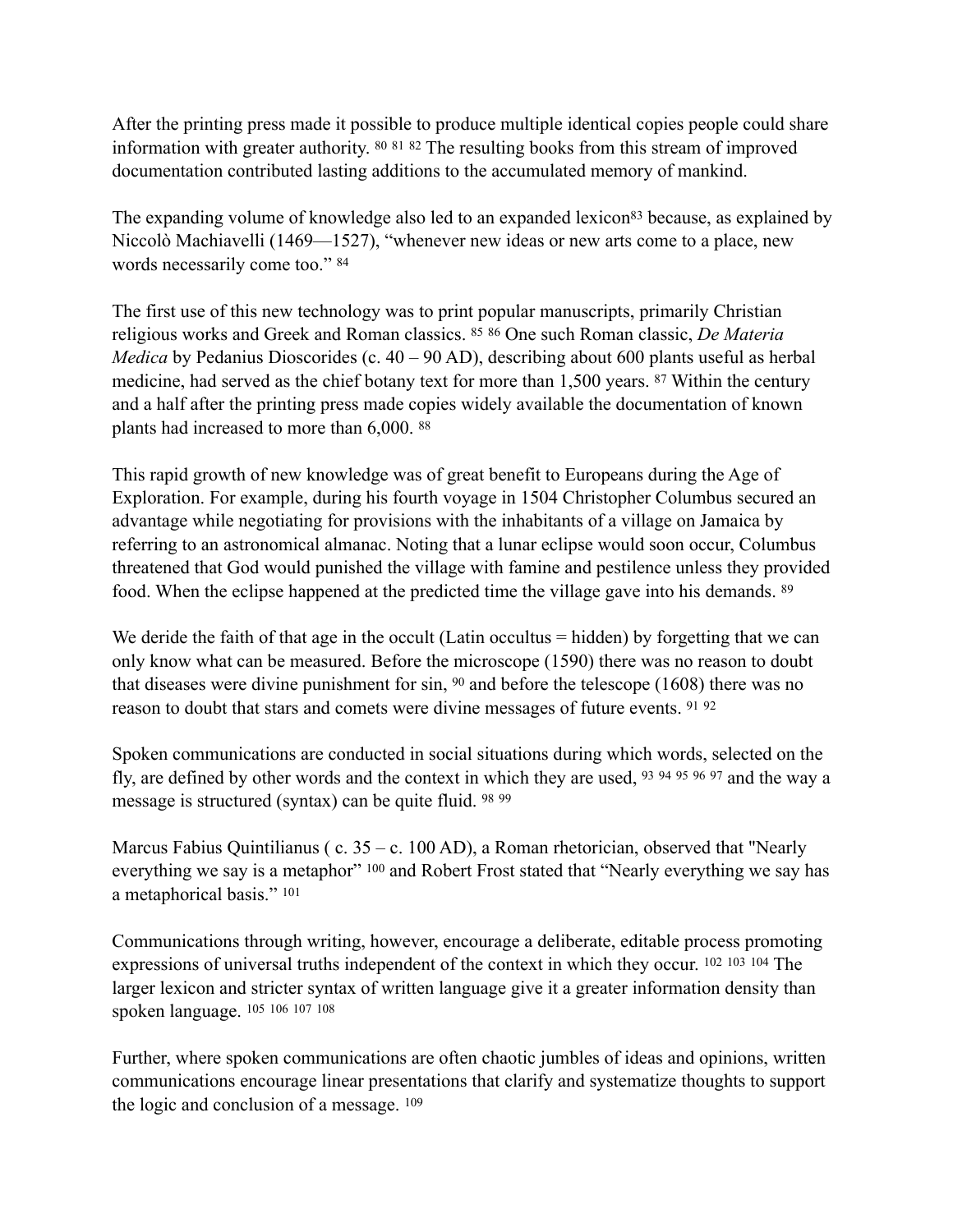<span id="page-4-1"></span><span id="page-4-0"></span>In stark contrast, our emerging age of digital memory is based on the language of mathematics. Developed perhaps  $5,000$  years ago to meet the needs of trade and taxation,  $110$  mathematics achieved a seminal advance in 1854 when George Boole, (referencing "the Logic of Aristotle" ) showed how algebraic equations could be used to solve logical problems. In an earlier book, [111](#page-13-9) Boole wrote that this method of analysis depended upon the laws of combination (syntax), not the interpretation of the symbols used (semantics). [112](#page-13-10)

<span id="page-4-3"></span><span id="page-4-2"></span>In 1937 Claude Shannon showed how Boolean algebra could be used to design circuits, a solution that has been recognized as a fundamental concept underlying our emerging age of digitalinformation. <sup>[113](#page-13-11)</sup> His 1948 article "A Mathematical Theory of Communication" focused on how the statistical structure of a message could be used to optimize the quantity, and minimize the errors, of data when being transmitted in an electrical signal. [114](#page-13-12) [115](#page-13-13) [116](#page-13-14) [117](#page-13-15)

<span id="page-4-8"></span><span id="page-4-7"></span><span id="page-4-6"></span><span id="page-4-5"></span><span id="page-4-4"></span>While this gives digital memory a much greater density than written language, it comes at a cost. Shannon wrote that the "semantic aspects of communication are irrelevant to the engineering problem." [118](#page-13-16)

<span id="page-4-9"></span>Where the semantics and syntax of spoken and written languages are relaxed, in the language of mathematics they are unambiguous. <sup>[119](#page-14-0)</sup> Computers have been most useful with "structured data" - that is - numbers that can be stored and manipulated in relational databases and spreadsheets.

In computer science everything else is defined as "unstructured data" – including text, dialogue, poetry, videos, photos, and audio files. Since estimates generally agree that this latter category comprises more than 80% of all information, it might be better defined as "unstructured information assets" in order to avoid the misapprehension that contemporary computer information management approaches can solve all of our information needs.

Beyond the differences of spoken, written, and mathematical languages, distinctions effected by technologies render our effort to manage this new digital information environment in the same manner as the predecessor paper-based world ineffectual.

When created, a printed item is a physical artifact that has a fixed and final form that can be described with lasting precision. For example, in 1623 a book of 36 plays by William Shakespeare, known as the First Folio, was published in a printing of perhaps 750 copies. In 2008, when someone walked into the Folger Library with an old book, staff of that renowned institution quickly identified it as the copy of the First Folio stolen from Durham University, England, in 1998.

The same characteristics that allowed scholars to identify the specific copy of a book printed nearly 400 years earlier allowed information during the age of printed memory to be managed by creating catalogues listing just a few characteristics of each printed item - generally title, author, and subject.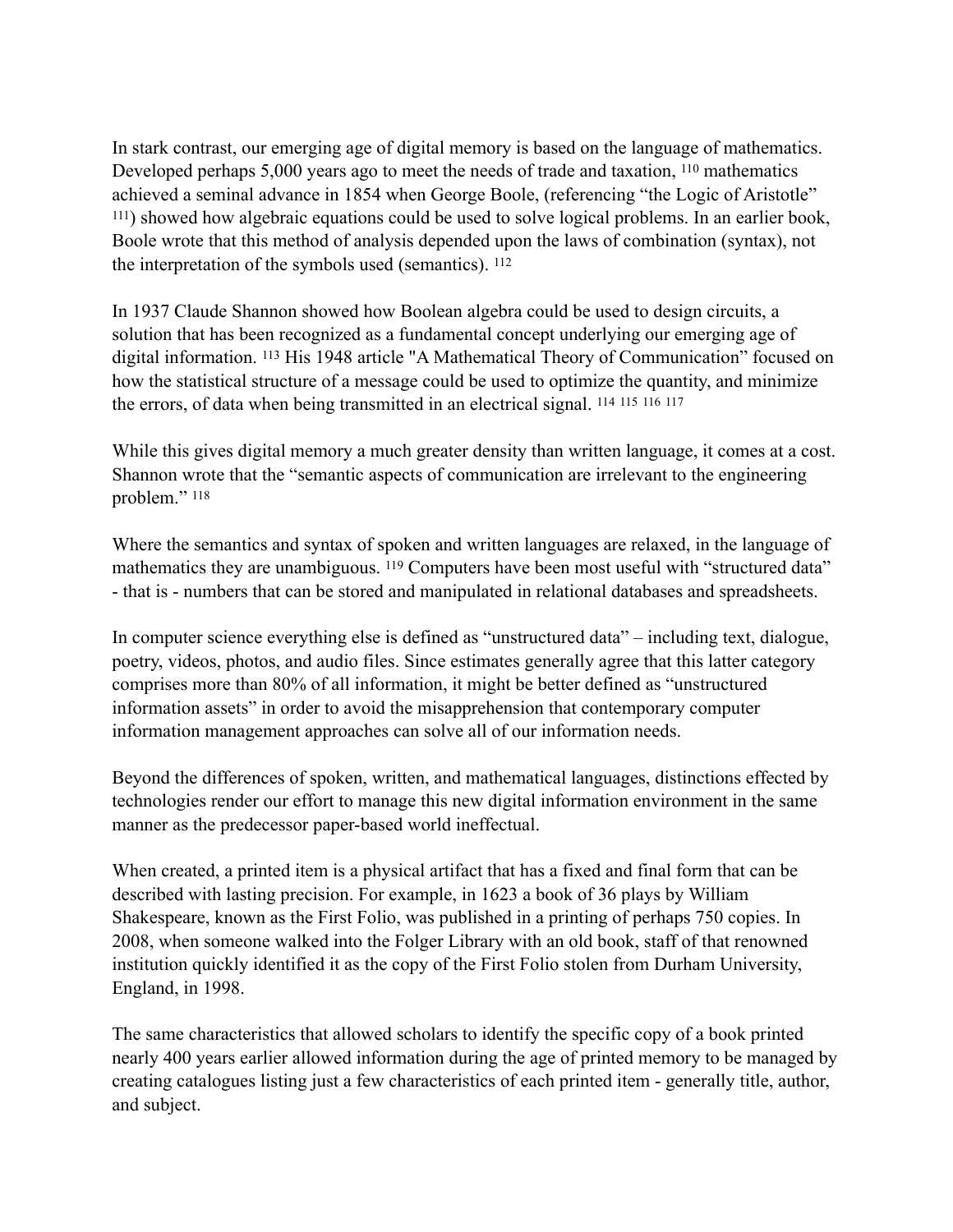<span id="page-5-1"></span><span id="page-5-0"></span>Our current effort to manage information in this emerging age of digital memory by using the meme published by Melville Dewey in 1876<sup>[120](#page-14-1)</sup> is ignoring the observation of the Library Archives Canada that computers have "thrown into question the notion of discrete, bounded informationresources"  $121$  and that current efforts, focused on retrofitting paper techniques to digital environments, are not sustainable. [122](#page-14-3)

<span id="page-5-2"></span>Instead of locking information into bounded information containers such as books, computers store data as pulses of energy spread around digital memory. Because of this, every discrete item of digital information is (at least theoretically) equidistant from every other discrete item of information.

When requested by users, the computer assembles those pulses into discrete items of information that, on a monitor or printed page, resemble the familiar physical artifacts from the age of written memory. However, they are so easy to edit that digital information assets will not have a final, stable version. [123](#page-14-4)

<span id="page-5-4"></span><span id="page-5-3"></span>Unless printed out as physical artifacts, digital "documents" are as ephemeral as spoken words that vanish with their sounds. As pointed out in a book on the foundations of digital evidence, computer files are pure information that "live apart from the world of artifacts" [124](#page-14-5) and printed copies of a computer generated document are only "an original of what was printed out, not of the record of digital information." [125](#page-14-6)

<span id="page-5-6"></span><span id="page-5-5"></span>During the age of spoken language bards preserved and shared the knowledge of their communities. <sup>[126](#page-14-7)</sup> During the age of printed memory librarians gathered and made available the accumulated memory of mankind. In this Digital Incunabula, the design of information systems has been conceded to information technology specialists who, using the language of mathematics, build systems focused on sets of structured data without considering how those systems fit into the corporate information environment - let alone the global information ecosystem.

This essentially ignores the vastly larger volume of unstructured information assets in the more relaxed semantics and syntax of spoken and written languages. Perhaps this is why one study of user information seeking behavior showed that those who view the Internet as a library had better results than those who view the Internet as a web, grid, or network. [127](#page-14-8)

<span id="page-5-8"></span><span id="page-5-7"></span>The human mind intuitively functions in the global information ecosystem where virtually every exchange of information utilizes erratic and intertwined streams of visual and verbal spurts of structured data, unstructured information assets, knowledge, and (sometimes) wisdom. The cognitive neuroscientist Merlin Donald wrote that "...the essential cognitive adaptation underlying each of the three great cognitive transitions in human evolution is a new system of memory representation." [128](#page-14-9)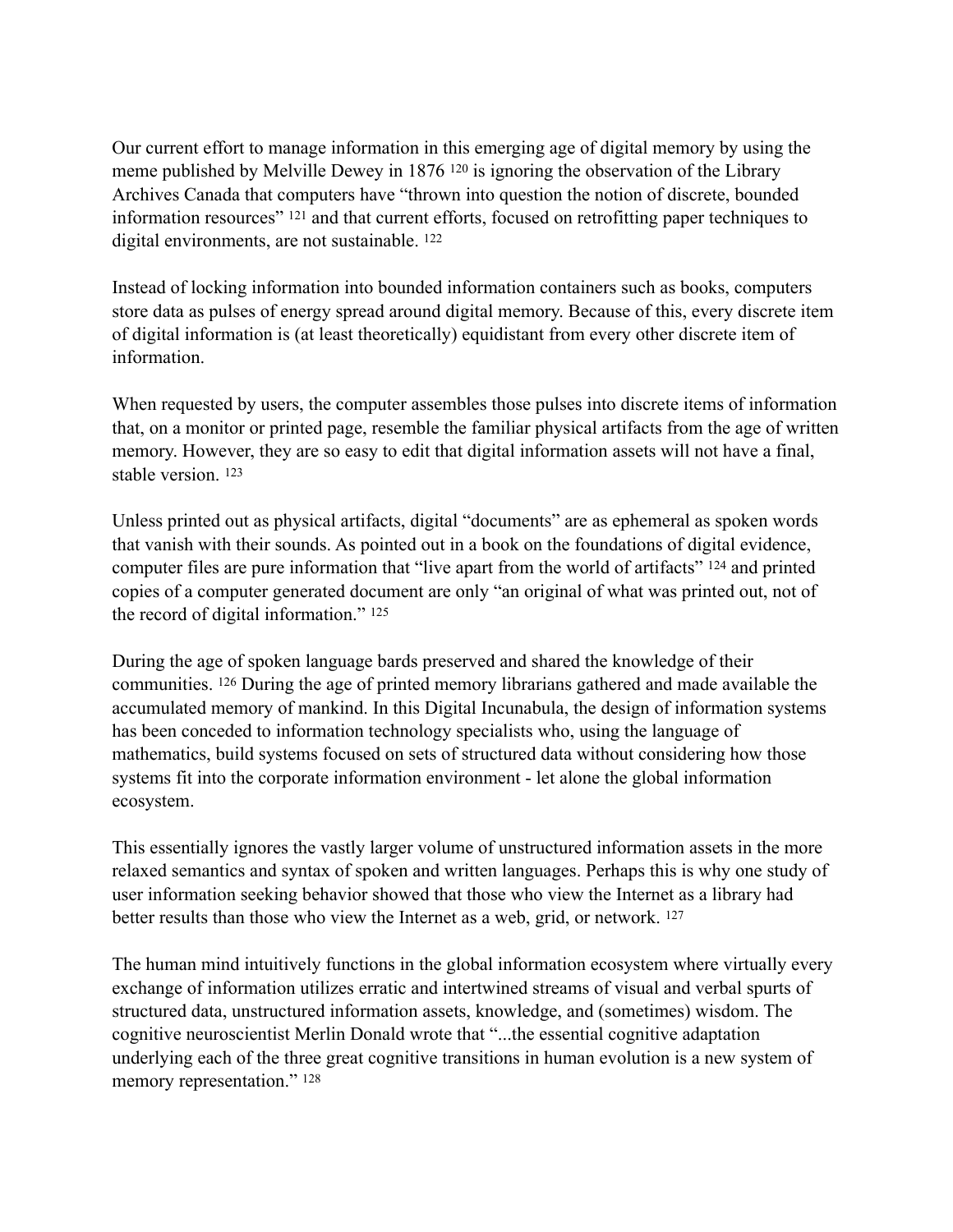Those tasked with designing and implementing corporate information environments should step back and consider how best to design information systems that will function seamlessly within corporate information environments and support the native capacity of our minds to function (and sometimes to thrive) in this rapidly growing superabundance of unstructured information assets and structured data.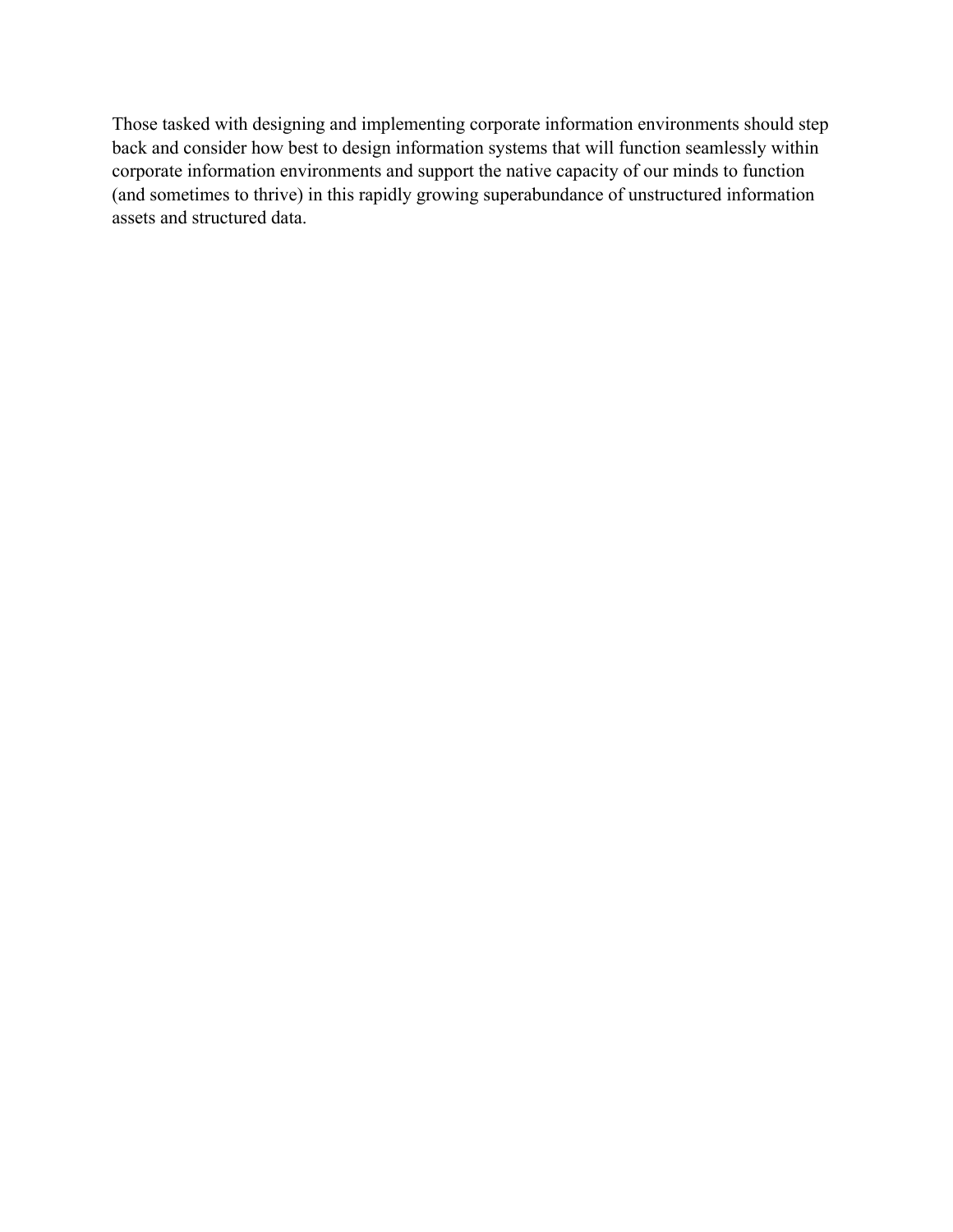<span id="page-7-0"></span>Fisher JE. Eric Havelock and the Origins of Philosophy. [master's thesis]. Toronto, Ontario: [1](#page-0-0) The Institute for Christian Studies;1991.

<span id="page-7-1"></span> Logan RK. The sixth language: learning a living in the Internet age. Caldwell, N.J. : Blackburn [2](#page-0-1) Press; 2004. Pages 19-20

<span id="page-7-2"></span>Logan RK. The sixth language: learning a living in the Internet age. Caldwell, N.J. : Blackburn [3](#page-0-2) Press; 2004. Page 19

<span id="page-7-3"></span>Gleick J. The information: a history, a theory, a flood. New York: Pantheon Books; 2011. Pages [4](#page-0-3) 411-412

<span id="page-7-4"></span><sup>[5](#page-0-4)</sup> Lieberman P. Uniquely Human: The Evolution of Speech, Thought, and Selfless Behavior. Cambridge, M.A.: Harvard University Press; 1991. Page 14

<span id="page-7-5"></span>[6](#page-0-5) EA. Prologue to Greek Literacy. Cincinnati, O.H.: University of Cincinnati; 1971. Pages 57-58

<span id="page-7-6"></span>McLuhan M. Understanding media: the extensions of man. New York: McGraw-Hill; 1964. [7](#page-0-6) Page 8

<span id="page-7-7"></span>Lewkowicz DJ, Hansen-Tift AM. Infants deploy selective attention to the mouth of a talking [8](#page-0-7) face when learning speech. PNAS. 2012;109(5):1431-6.

<span id="page-7-8"></span>Goldin-Meadow S, Alibali MW. Gesture's role in speaking, learning, and creating language. [9](#page-0-8) Annu Rev Psychol. 2013;64:257-83.

<span id="page-7-9"></span><sup>[10](#page-0-9)</sup> Donald M. Origins of the modern mind: three stages in the evolution of culture and cognition. Cambridge, M.A.: Harvard University Press; 1991. Pages 177-8

<span id="page-7-10"></span><sup>[11](#page-0-10)</sup> Donald M. A mind so rare: the evolution of human consciousness. New York: Norton; 2001. Page 261

<span id="page-7-11"></span><sup>[12](#page-0-11)</sup> Logan R. The extended mind: the emergence of language, the human mind, and culture. Toronto, Canada: University of Toronto Press; 2007. Page 268

<span id="page-7-12"></span><sup>[13](#page-0-12)</sup> Stokoe, W. C. The Origins of Language, in Cobley, P. (Ed.) The Routledge Companion to Semiotics and Linguistics. London; New York: Routledge; 2001.

<span id="page-7-13"></span><sup>[14](#page-0-13)</sup> Donald M. A mind so rare: the evolution of human consciousness. New York: Norton; 2001. Pages 265-7

<span id="page-7-14"></span>Armstrong DF, Stokoe WF, Wilcox SE. Gesture and the Nature of Language. Cambridge, [15](#page-0-14) M.A.: Cambridge University Press; 1995. Page 178.

<span id="page-7-15"></span><sup>[16](#page-0-15)</sup> Donald M. A mind so rare: the evolution of human consciousness. New York: Norton; 2001. Page 263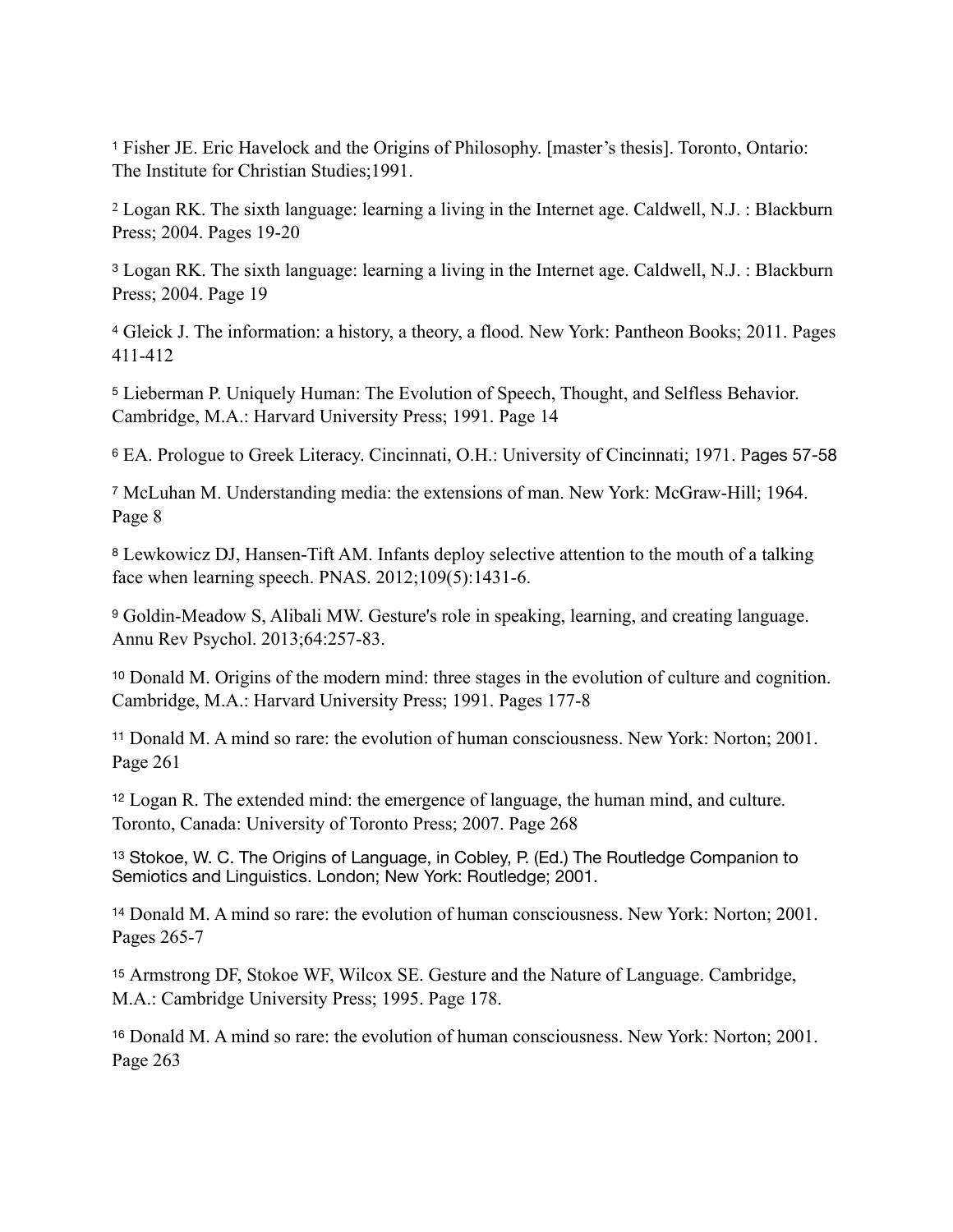<span id="page-8-0"></span><sup>[17](#page-0-16)</sup> Lee D, Ott C, Nakamura Y. Mimetic Communication Model with Compliant Physical Contact in Human—Humanoid Interaction. Int J Intell Robot Appl. 2010;29(13):1684–1704.

<span id="page-8-1"></span><sup>[18](#page-0-17)</sup> Sapwell, M. (2012). Bronze Age Facebook. *University of Cambridge / Research.* Copied 2019-11-30 from [http://www.cam.ac.uk/research/news/bronze-age-facebook.](http://www.cam.ac.uk/research/news/bronze-age-facebook)

<span id="page-8-2"></span><sup>[19](#page-0-18)</sup> Henrich J. (2012) Hunter-gatherer cooperation. *Nature*, 481, 449-450.

<span id="page-8-3"></span> $20$  Ortiz, E. (2012, May 21). Is it a Stone Age Facebook? Caveman art may have been primitive social network. *New York Daily News, Retrievev 2019-11-30 from https:// www.nydailynews.com/news/world/stone-age...*.

<span id="page-8-4"></span><sup>[21](#page-0-20)</sup> Apicella, C. L., Marlowe, F. W., Fowler, J. H., Christakis, N. A. (2012). Social networks and cooperation in hunter-gatherers. *Nature(481)*, 497-501.

<span id="page-8-5"></span><sup>[22](#page-0-21)</sup> Smith A. The Theory of Moral Sentiments: To which is Added a Dissertation on the Origin of Languages. London, England: Printed for A. Millar, A. Kincaid and J. Bell in Edinburgh; and sold by T. Cadell, 1767. Page 437.

<span id="page-8-6"></span>Logan R. The extended mind: the emergence of language, the human mind, and culture. [23](#page-0-22) Toronto, Canada: University of Toronto Press; 2007. Page 43

<span id="page-8-7"></span>Logan R. The extended mind: the emergence of language, the human mind, and culture. [24](#page-0-23) Toronto, Canada: University of Toronto Press; 2007. Page 195

<span id="page-8-8"></span>Donald M. Origins of the modern mind: three stages in the evolution of culture and cognition. [25](#page-0-24) Cambridge, M.A.: Harvard University Press; 1991. Pages 219-20

<span id="page-8-9"></span><sup>[26](#page-0-25)</sup> 20 Jackendoff R. Foundations of language : brain, meaning, grammar, evolution. Oxford ; New York : Oxford University Press; 2002. Pages 240-245.

<span id="page-8-10"></span>[27](#page-0-26) Mithen S. The Singing Neanderthals: The Origins of Music, Language, Mind, and Body. London : Weidenfeld & Nicolson, 2005. Page 202.

<span id="page-8-11"></span><sup>[28](#page-1-0)</sup> Donald M. A mind so rare: the evolution of human consciousness. New York: Norton; 2001. Pages 259-60

<span id="page-8-12"></span>22 Morgan T, Uomini NT, Rendell L E, Chouinard-Thuly L, Street SE, Lewis HM, Laland KN [29](#page-1-1) (2015). Experimental evidence for the co-evolution of hominin tool-making teaching and language. Nature Communications, 6, [6029]. https://doi.org/10.1038/ncomms7029

<span id="page-8-13"></span>23 Brown KS, Marean CW, Jacobs Z, Schoville BJ, Oestmo S, Fisher E, Bernatchez JA, [30](#page-1-2) Karkanas P, & Matthews T. (2012). An early and enduring advanced technology originating 71,000 years ago in South Africa. Nature, 491, 590-593.

<span id="page-8-14"></span>Rousseau, J. Jean-Jacques Rousseau, The first and second discourses together with the replies [31](#page-1-3) to critics and Essay on the origin of languages / Jean-Jacques Rousseau ; edited, translated, and annotated by Victor Gourevitch. New York: Harper & Row; 1990. Page 151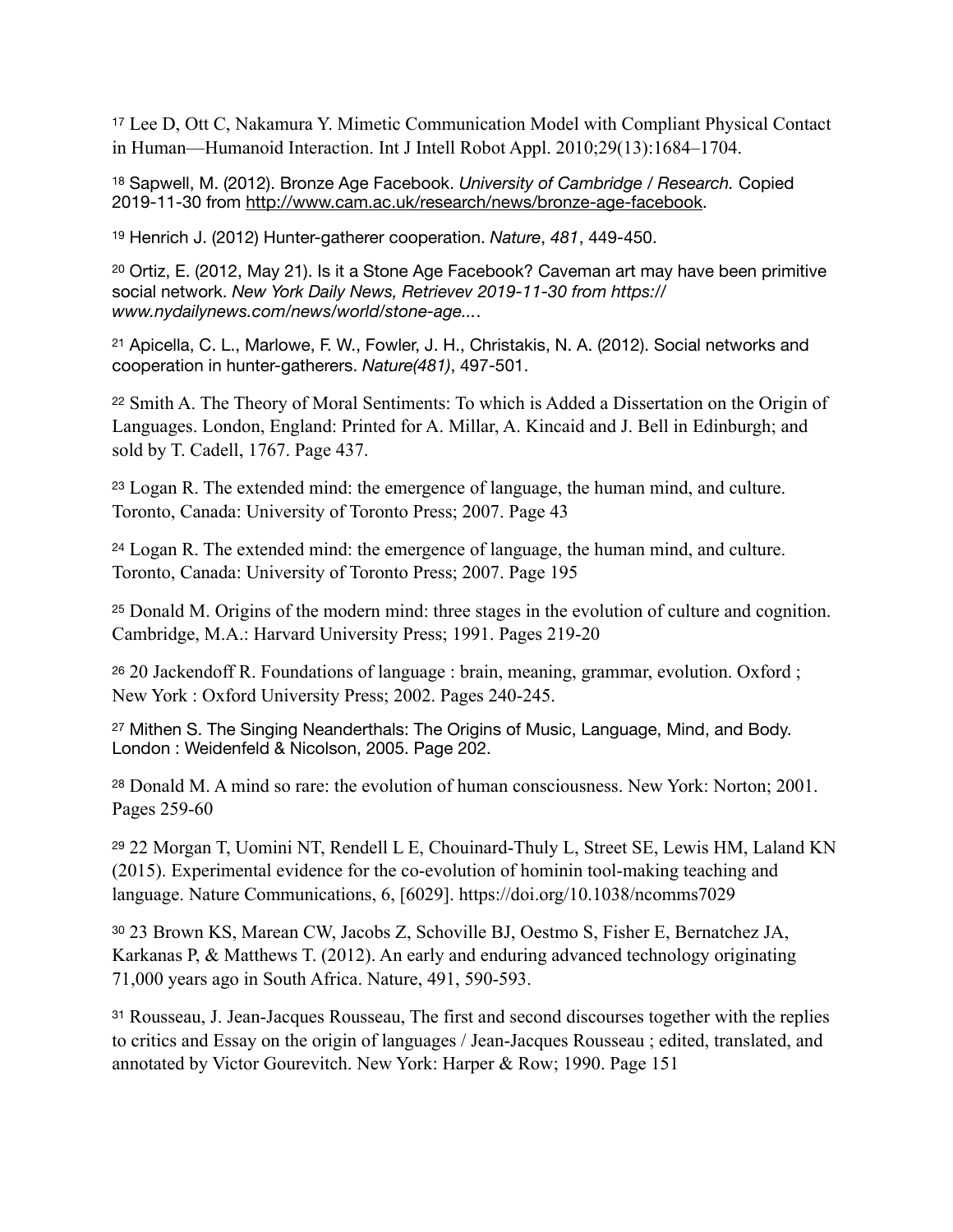<span id="page-9-0"></span>[32](#page-1-4) McLuhan M. Understanding media: the extensions of man. New York: McGraw-Hill; 1964. Page 57

<span id="page-9-1"></span>Logan RK. The alphabet effect: a media ecology understanding of the making of Western [33](#page-1-5) civilization. Cresskill, N.J.: Hampton Press, 2004. Page 104

<span id="page-9-2"></span><sup>[34](#page-1-6)</sup> Logan R. The extended mind: the emergence of language, the human mind, and culture. Toronto, Canada: University of Toronto Press; 2007. p. 41-2, Page 180 and page 268

<span id="page-9-3"></span><sup>[35](#page-1-7)</sup> Gleick, J. The information: a history, a theory, a flood. New York: Pantheon Books; 2011. Page 316

<span id="page-9-4"></span>McLuhan M, Logan RK. Alphabet, mother of invention. Et Cetera. 1977;34(4):373-383. (Page [36](#page-1-8) 377)

<span id="page-9-5"></span>[37](#page-1-9) Wilson AM. Diderot. New York: Oxford University Press; 1957-72. Page 566

<span id="page-9-6"></span>[38](#page-1-10) Mithen, S. The Singing Neanderthals: the origins of music, language, mind and body. London : Weidenfeld & Nicolson, 2005. Page 233

<span id="page-9-7"></span>Logan R. The sixth language: learning a living in the Internet age. Caldwell, N.J. : Blackburn [39](#page-1-11) Press; 2004. Page 107

<span id="page-9-8"></span><sup>[40](#page-1-12)</sup> de Saussure F, Bally C, ed. Sechehaye A ed. Course in general linguistics / [by] Ferdinand de Saussure. L Salle, I.L.: Open Court Publishing Company; 1986. Page 10

<span id="page-9-9"></span><sup>[41](#page-1-13)</sup> McLuhan M, Logan RK. Alphabet, mother of invention. Et Cetera. 1977;34(4):373-383. Page 377 and page 378

<span id="page-9-10"></span><sup>[42](#page-1-14)</sup> Gleick J. The information: a history, a theory, a flood. New York: Pantheon Books; 2011. Pages 36-41

<span id="page-9-11"></span><sup>[43](#page-1-15)</sup> Tomasello M. The Cultural Origins of Human Cognition. Cambridge M.A.: Harvard University Press; 1999. Page 9.

<span id="page-9-12"></span>[44](#page-1-16) Bradley MC. Who is Phaedrus?: Keys to Plato's Dyad Masterpiece. Eugene, O.R.: Pickwick Publications; 2012. Page 24

<span id="page-9-13"></span>Logan R. The sixth language: learning a living in the Internet age. Caldwell, N.J. : Blackburn [45](#page-1-17) Press; 2004. Page 116

<span id="page-9-14"></span>[46](#page-1-18) McIntyre JL. Giordano Bruno. New York: MacMillan and Company; 1903.Pages 21-2

<span id="page-9-15"></span><sup>[47](#page-1-19)</sup> Innis HA. The Bias of Communication. Toronto, Canada; University of Toronto Press; 1964. Page 101

<span id="page-9-16"></span>[48](#page-1-20) Havelock EA. Preface to Plato. Cambridge , M.A.: Belknap Press; 1963. Pages 42-3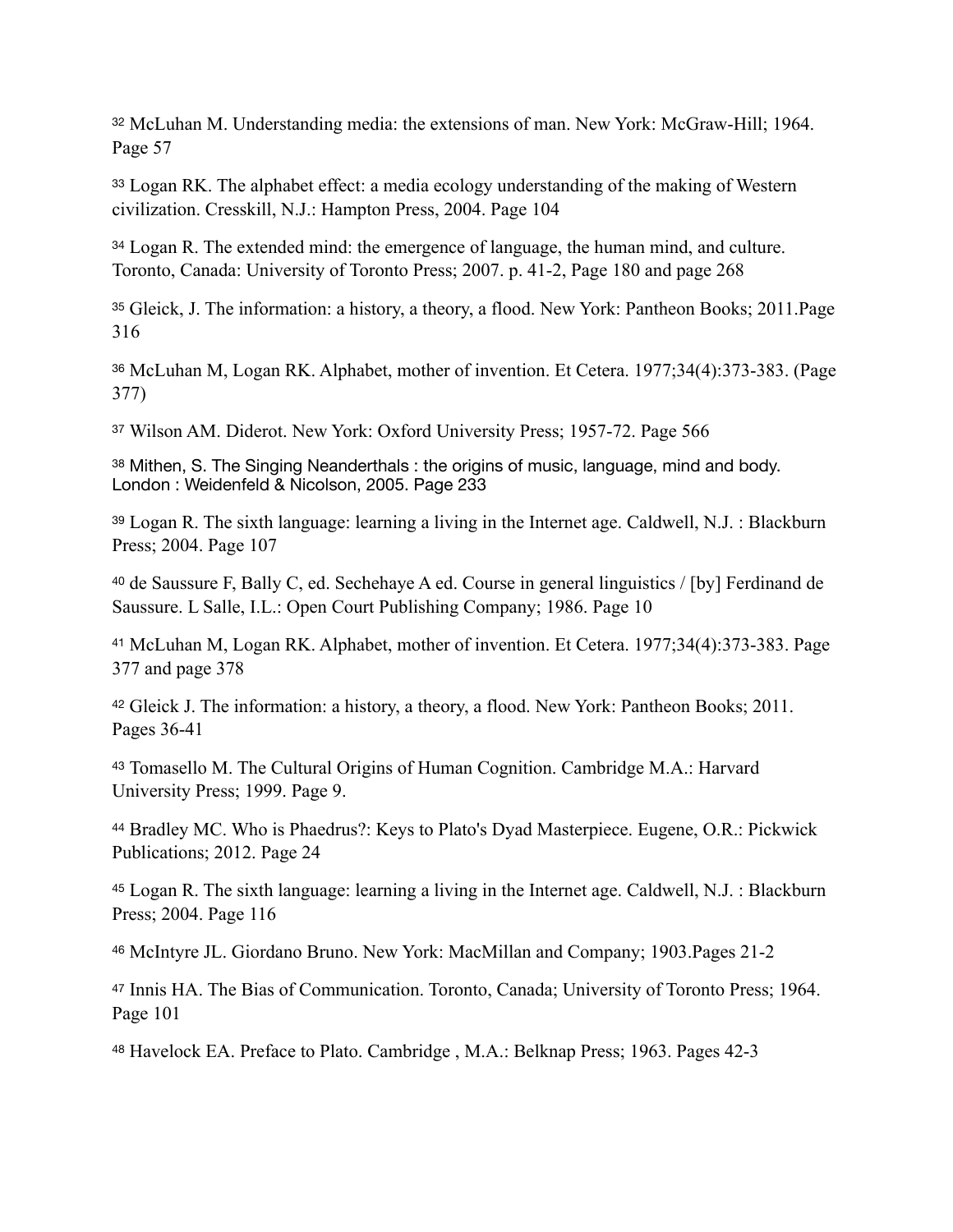<span id="page-10-0"></span>Logan R. The alphabet effect: a media ecology understanding of the making of Western [49](#page-1-21) civilization. Cresskill, N.J.: Hampton Press, 2004.Page 102

<span id="page-10-1"></span><sup>[50](#page-1-22)</sup> Havelock EA. Prologue to Greek Literacy. Cincinnati, O.H.: University of Cincinnati; 1971. Page 27, and pages 56-57

<span id="page-10-2"></span><sup>[51](#page-1-23)</sup> Donald M. Origins of the modern mind: three stages in the evolution of culture and cognition. Cambridge, M.A.: Harvard University Press; 1991. Pages 199-200.

<span id="page-10-3"></span>[52](#page-1-24) Havelock EA. Preface to Plato. Cambridge , M.A.: Belknap Press; 1963. Page 66

<span id="page-10-4"></span>[53](#page-1-25) Eco U. From the tree to the labyrinth : historical studies on the sign and interpretation. M.A. Harvard University Press; 2014. Page 23.

<span id="page-10-5"></span><sup>[54](#page-1-26)</sup> Most GW. Ed. Theogony. Works and Days. Testimonia Theogony Cambridge, M.A.: Harvard University Press, 2018. Page 66

<span id="page-10-6"></span>[55](#page-1-27) Worthington I. ed. Voice into text : orality and literacy in ancient Greece. Leiden, N.Y.: E.J. Brill; 1996. Page 185.

<span id="page-10-7"></span>[56](#page-1-28) Havelock EA. Preface to Plato. Cambridge , M.A.: Belknap Press; 1963. Page 62

<span id="page-10-8"></span>46 Ross WD. The works of Aristotle, translated into English under the editorship of W.D. [57](#page-1-29) Ross. Oxford, England: Oxford University Press; 1927. Problems, xix, 28. Available online at https:// archive.org/stream/worksofaristotle07arisuoft/worksofaristotle07arisuoft\_djvu.txt

<span id="page-10-9"></span>[58](#page-1-30) Milthen S. The singing Neanderthals : the origins of music, language, mind and body. London : Weidenfeld & Nicolson, 2005. Pages 17 and 25.

<span id="page-10-10"></span>[59](#page-2-0) Donald, M. Origins of the modern mind : three stages in the evolution of culture and cognition. Cambridge, Mass. : Harvard University Press, 1991. Page 305.

<span id="page-10-11"></span>[60](#page-2-1) Donald, M. Origins of the modern mind : three stages in the evolution of culture and cognition. Cambridge, Mass. : Harvard University Press, 1991. Page 17.

<span id="page-10-12"></span><sup>[61](#page-2-2)</sup> Havelock EA. Prologue to Greek Literacy. Cincinnati, O.H.: University of Cincinnati; 1971. Page 31

<span id="page-10-13"></span> $62$  Plato, The Phaedrus – a dialogue between Socrates and Phaedrus written down by the pupil of Socrates, Plato, in approximately 370 BC., down loaded from http://www.units.miamioh.edu/ technologyandhumanities/plato.htm 2018-12-10.

<span id="page-10-14"></span>Plato, Letters, Letter 7, 343a, Copied 12-10-2018 from http://www.perseus.tufts.edu/ hopper/ [63](#page-2-4) text?doc=Perseus%3Atext%3A1999.01.0164%3Aletter%3D7%3Asection%3D343a

<span id="page-10-15"></span> $64$  Reichmann F. The book trade at the time of the Roman Empire. Libr Q. 1938;8(1):40-76.

<span id="page-10-16"></span>[65](#page-2-6) Root, R. K. Publication before Printing. PMLA, Vol. 28, No. 3 (1913), pp. 417-431

<span id="page-10-17"></span>[66](#page-2-7) Butler CF. Fifteenth Century Books and the Twentieth Century. New York: The Grolier Club; 1952. Page 12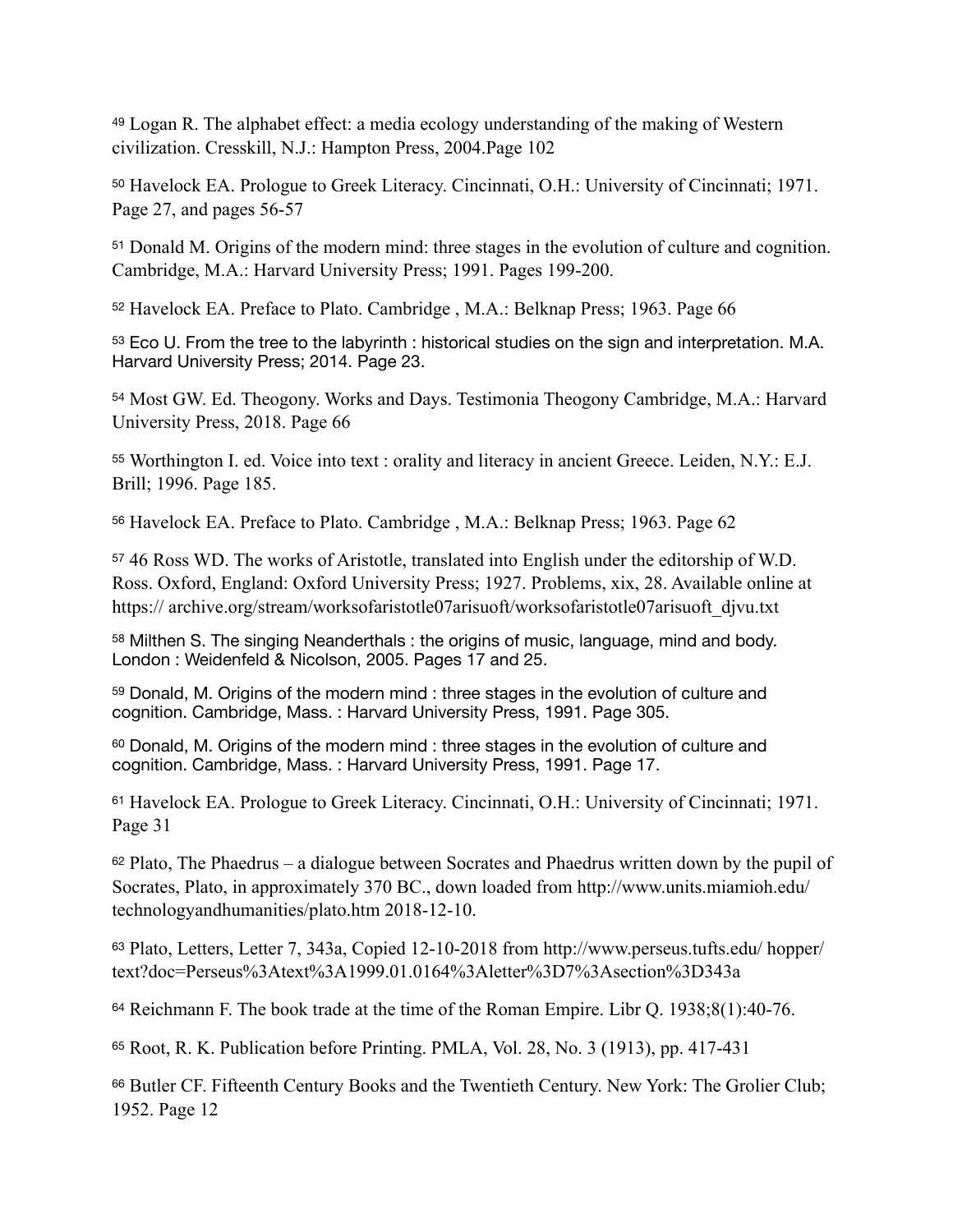<span id="page-11-0"></span>Jones WHS. Pliny Natural History Volume VII. Libri XXIV-XXVII: With an English [67](#page-2-8) Translation By W. H. S. Jones. Second Edition. Cambridge, M.A.: Harvard University Press; 1966). Vol. 7, p. 141.

<span id="page-11-1"></span>[68](#page-2-9) Innis HA. Empire and communication. Lanham, M.D.: Rowman & Littlefield; 2007. p. 138

<span id="page-11-2"></span>[69](#page-2-10) Flanders, J. A place for everything : the curious history of alphabetical order. New York : Basic Books, 2020. Page 108.

<span id="page-11-3"></span><sup>[70](#page-2-11)</sup> McMurtie DC. The book: the story of printing & bookmaking. New York: Covici-Friede; 1937. p. 326

<span id="page-11-4"></span>Brown HF. The Venetian printing press: An historical study based upon documents for the [71](#page-2-12) most part hitherto unpublished. New York: G. P. Putnam's Sons; 1891. P. 34.

<span id="page-11-5"></span>[72](#page-2-13) Steinberg SH. Five Hundred Years of Printing. New York: Criterion Books; 1959. p. 9-10

<span id="page-11-6"></span><sup>[73](#page-2-14)</sup> Brown HF. The Venetian printing press: An historical study based upon documents for the most part hitherto unpublished. New York: G. P. Putnam's Sons; 1891. p. 34 footnote 1

<span id="page-11-7"></span>[74](#page-2-15) Steinberg SH. Five Hundred Years of Printing. New York: Criterion Books; 1959. p. 14

<span id="page-11-8"></span><sup>[75](#page-2-16)</sup> Sedan T. The evolution of type: a graphic guide to 100 landmark typefaces : examining letters from metal type to open type. Richmond Hill, Ontario: Firefly Books; 2015. Page 22

<span id="page-11-9"></span><sup>[76](#page-2-17)</sup> Brown HF. The Venetian printing press: An historical study based upon documents for the most part hitherto unpublished. New York: G. P. Putnam's Sons; 1891. p. 48

<span id="page-11-10"></span> $77$  Sedan T. The evolution of type: a graphic guide to 100 landmark typefaces : examining letters from metal type to open type. Richmond Hill, Ontario: Firefly Books; 2015. p. 22

<span id="page-11-11"></span><sup>[78](#page-2-19)</sup> Febvre L. The coming of the book: the impact of printing 1450-1800. London: N.L.B.; 1976. p. 83-4

<span id="page-11-12"></span>Library of Congress. The card catalog : books, cards, and literary treasures. San Francisco: [79](#page-2-20) Chronicle Books; 2017. p. 18

<span id="page-11-13"></span>[80](#page-3-0) Butler CF. Fifteenth Century Books and the Twentieth Century. p. 12

<span id="page-11-14"></span><sup>[81](#page-3-1)</sup> Eisenstein E. The printing press as an agent of change: communications and cultural transformations in early modern Europe. Cambridge, M.A.: Cambridge University Press; 1979. p. 54.

<span id="page-11-15"></span>[82](#page-3-2) Gleick J. The information: a history, a theory, a flood. New York: Pantheon Books; 2011. p. 400

<span id="page-11-16"></span>[83](#page-3-3) Christiansen 1995, 21

<span id="page-11-17"></span>[84](#page-3-4) Godorecci BJ. After Machiavelli: "re-writing" and the "hermeneutic attitude". West Lafayette, I.N.: Purdue University Press; 1993. p.63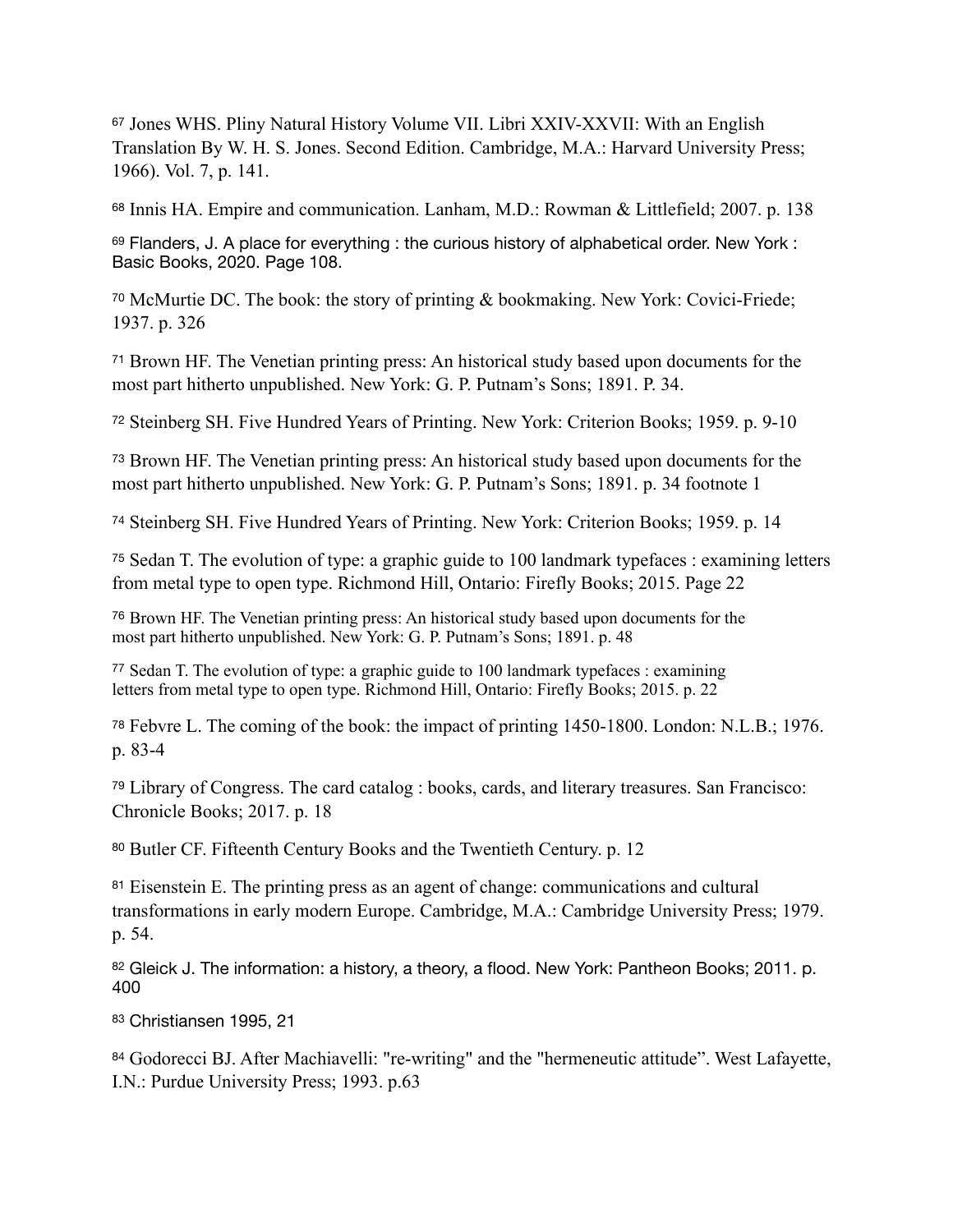<span id="page-12-0"></span>[85](#page-3-5) Logan RK. The sixth language: learning a living in the Internet age. Caldwell, N.J.: Blackburn Press; 2004. p. 19

<span id="page-12-1"></span>[86](#page-3-6) McMurtie DC. The book: the story of printing & bookmaking. New York: Covici-Friede; 1937. p. 313.

<span id="page-12-2"></span><sup>[87](#page-3-7)</sup> Mayr E. The growth of biological thought: diversity, evolution, and inheritance. Cambridge, M.A.: Belknap Press; 1982. p. 154

<span id="page-12-3"></span>[88](#page-3-8) Eisenstein E. The printing press as an agent of change: communications and cultural transformations in early modern Europe. Cambridge, M.A.: Cambridge University Press; 1979. p. 487

<span id="page-12-4"></span>[89](#page-3-9) Morison SE. Admiral of the ocean sea. Boston, M.A.: Little, Brown and company; 1991. p. 654-5.

<span id="page-12-5"></span>Thomas K. Religion and the decline of magic: studies in popular beliefs in sixteenth and [90](#page-3-10) seventeenth century England. London: Weidenfeld & Nicolson; 1971. Page 84.

<span id="page-12-6"></span>[91](#page-3-11) Hellman C.D. The comet of 1577: its place in the history of astronomy. New York: AMS Press; 1971. Page 256.

<span id="page-12-7"></span>[92](#page-3-12) Arnold, EV. Roman Stoicism; being lectures on the history of the Stoic philosophy. New York: The Humanities Press; 1958. Page 5.

<span id="page-12-8"></span>[93](#page-3-13) Origins of the Modern Mind, p. 227

<span id="page-12-9"></span>Armstrong DF, Stokoe WF, Wilcox SE. Gesture and the Nature of Language. Cambridge, [94](#page-3-14) M.A.: Cambridge University Press; 1995. p. 143

<span id="page-12-10"></span>[95](#page-3-15) Tomasello M. The Cultural Origins of Human Cognition. Cambridge, M.A.: Harvard University Press; 1999. Page 119.

<span id="page-12-11"></span>Wittgenstein L. Philosophical Investigations. Translated by Anscombe GEM, Hacker PMS, [96](#page-3-16) and Schulte J. Malden, M.A. Wiley-Blackwell; 2009. Page 148.

<span id="page-12-12"></span>[97](#page-3-17) Floridi L. The Philosophy of Information. Oxford: Oxford University Press; 2011. Page 165.

<span id="page-12-13"></span>[98](#page-3-18) Miller J, Weinert R. Spontaneous spoken language : syntax and discourse. Oxford [England] : Clarendon Press ; New York : Oxford University Press, 1998. Page 5, 22.

<span id="page-12-14"></span>[99](#page-3-19) Lord A.B. The Singer of Tales. Cambridge: Harvard University Press; 1964. Page 25.

<span id="page-12-15"></span><sup>[100](#page-3-20)</sup> What is Information?, Logan Chapter 8, p. 9 / Understanding Media McGraw Hill paperback second edition p.

<span id="page-12-16"></span>[101](#page-3-21) Robert Frost: Speaking on Campus: Excerpts from His Talks, 1949-1962, p. 22-3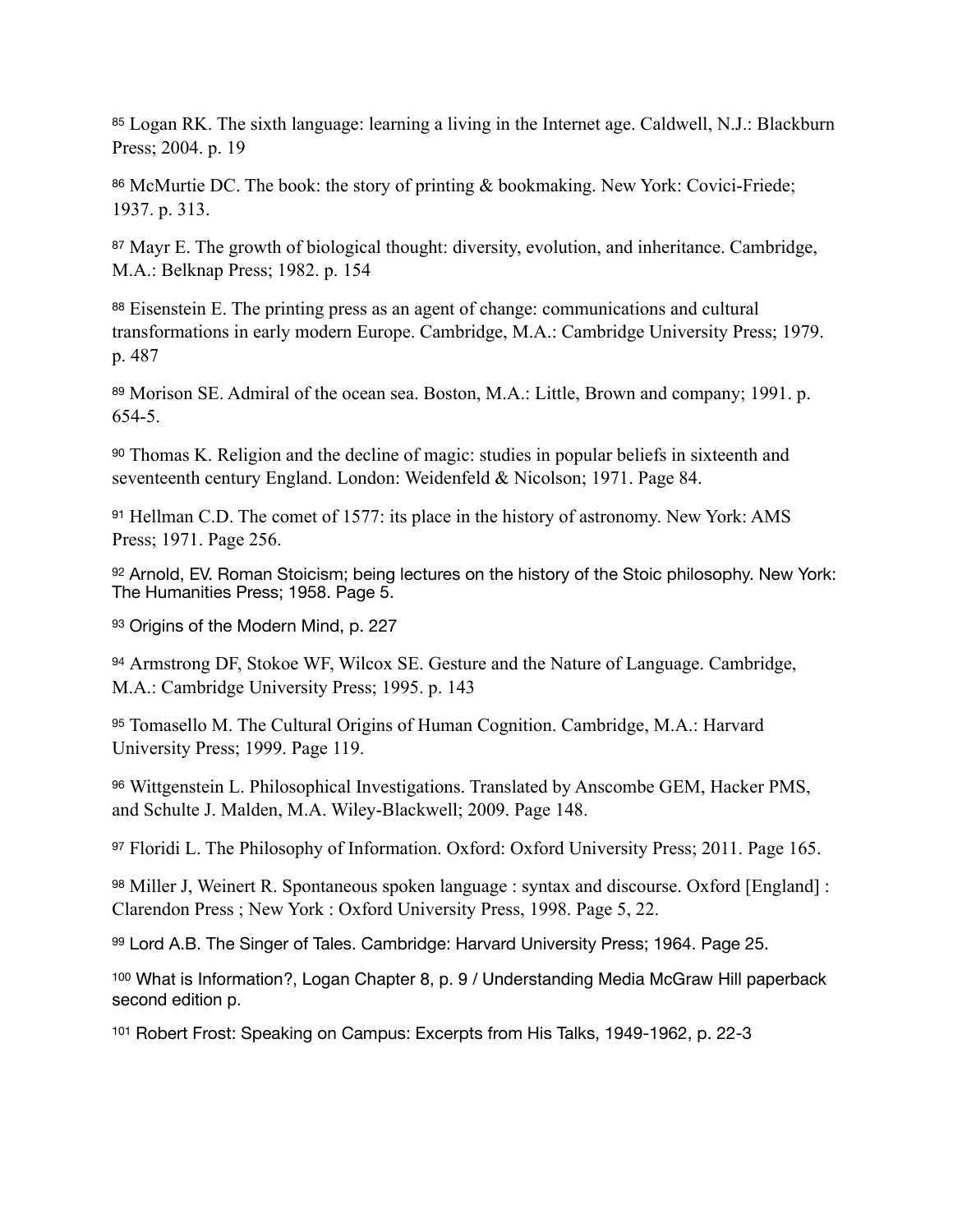<span id="page-13-0"></span><sup>[102](#page-3-22)</sup> Olson DR, Torrance N, and Hildyard A, eds. Literacy, language, and learning: the nature and consequences of reading and writing. Cambridge, England: Cambridge University Press, 1985. p. 105.

<span id="page-13-1"></span>[103](#page-3-23) Havelock EA. Preface to Plato. Cambridge , M.A.: Belknap Press; 1963. p. 180

<span id="page-13-2"></span>Logan RK. The alphabet effect: a media ecology understanding of the making of Western [104](#page-3-24) civilization. Cresskill, N.J.: Hampton Press; 2004. p. 106

<span id="page-13-3"></span>[105](#page-3-25) The Extended Mind, Page 5

<span id="page-13-4"></span>[106](#page-3-26) Halliday MAK. Spoken and Written Language. New York: Oxford University Press; 1989. p. 95

<span id="page-13-5"></span>Logan R. The extended mind: the emergence of language, the human mind, and culture. [107](#page-3-27) Toronto, Canada: University of Toronto Press; 2007. p. 36

<span id="page-13-6"></span>Miller J, Weinert R. Spontaneous spoken language : syntax and discourse. Oxford [England] : [108](#page-3-28) Clarendon Press ; New York : Oxford University Press, 1998. Page 18.

<span id="page-13-7"></span>[109](#page-3-29) Hertzler, JO. A Sociology of Language. New York: Random House; 1965. p. 443-4

<span id="page-13-8"></span><sup>[110](#page-4-0)</sup> Schmandt-Besserat D. How writing came about. Austin, T.X.: University of Texas Press; 1996. p. 197-8

<span id="page-13-9"></span><sup>[111](#page-4-1)</sup> Boole G. An Investigation of the Laws of Thought. London, England: Walton and Maberly; 1854. p. 10

<span id="page-13-10"></span>Boole G. The mathematical analysis of logic; being an essay towards a calculus of deductive [112](#page-4-2) reasoning. Cambridge, England: MacMillan, Barclay, & MacMillan; 1847. p. 3

<span id="page-13-11"></span>Waldrop MM. Claude Shannon: reluctant father of the digital age. MIT Technology Review, [113](#page-4-3) July 1, 2001.

<span id="page-13-12"></span><sup>[114](#page-4-4)</sup> Gleick J. The information: a history, a theory, a flood. New York: Pantheon Books; 2011. p. 245-9

<span id="page-13-13"></span>Aftab, Cheung, Kim, Thakkar, Yeddanapudi. Information Theory and the Digital Age. [115](#page-4-5) Massachusetts Institute of Technology

<span id="page-13-14"></span>[116](#page-4-6) Nahin PJ. The logician and the engineer : how George Boole and Claude Shannon created the Information Age. Princeton N.J.: Princeton University Press; 2013. Chapter 7, p. 115?

<span id="page-13-15"></span><sup>[117](#page-4-7)</sup> Cherry C. On Human Communication: a review, a survey, and a criticism. Cambridge M.A.: MIT Press; 1978. P. 186.

<span id="page-13-16"></span>Shannon C. A mathematical theory of communication. Bell Syst Tech J. 1948;27(3):379–423, [118](#page-4-8) 27(4):623–666.